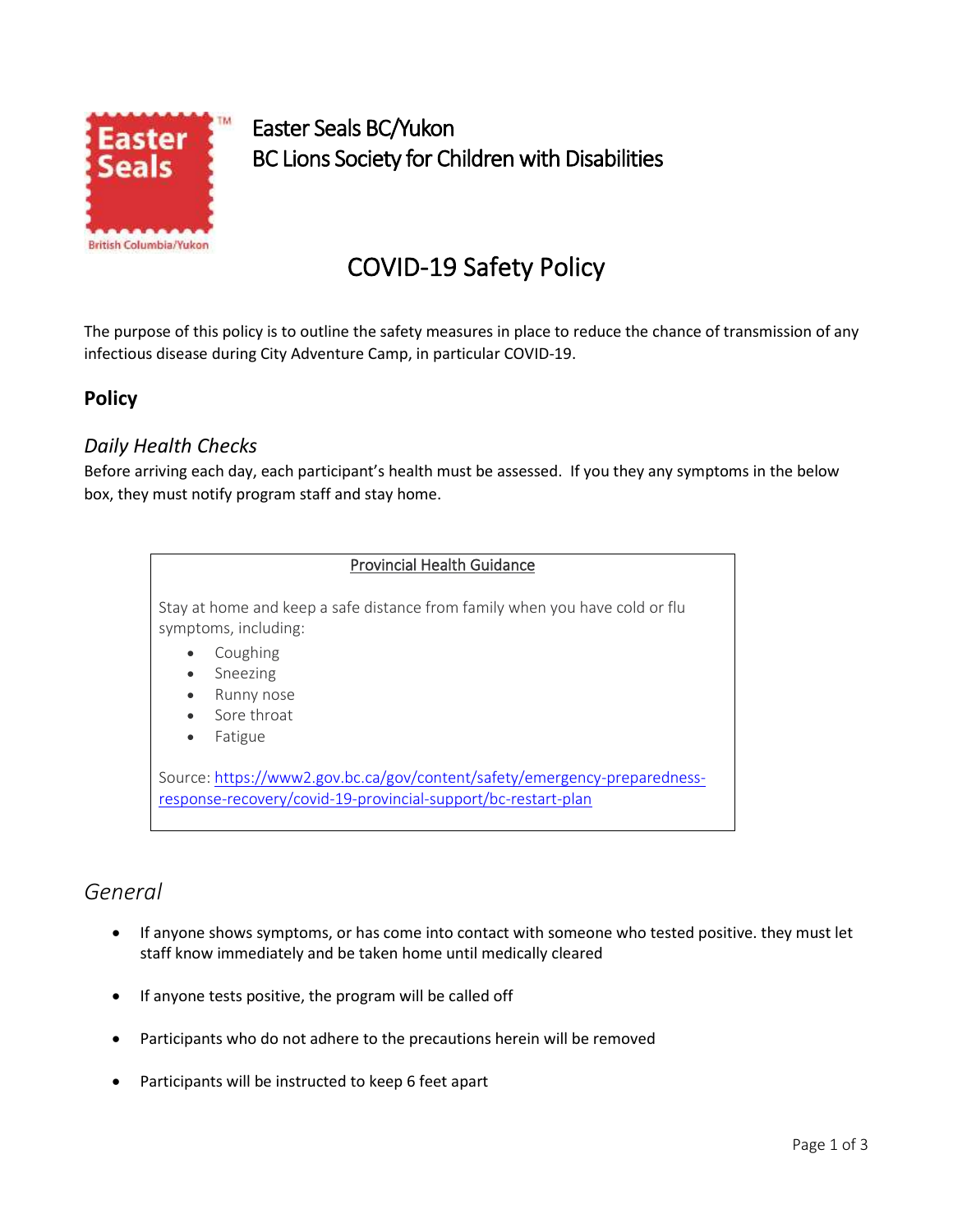- Participants will be given an overview and demonstrations of good hygiene practices.
- There will be no sharing of food or drinks, and no buffet style food that participants can freely take.
- All food, drink, and medication will be individually packaged and placed back in the package whenever not being consumed.
- Items that tend to be passed around, such as pencil crayons or cards, will be wiped down before another person touches them.

Other good hygiene practices include the following:

#### Provincial Health Guidance

- No handshaking or hugs outside of your family.
- Practice good hygiene, including:
	- o Regular hand washing
	- o Avoiding touching your face
	- o Covering coughs and sneezes
	- o Disinfect frequently touched surfaces
- Keep physical distancing, as much as possible when in the community and where not possible, consider using a non-medical mask or face covering.

# *Before Camp*

- The week before the camper's first session, a coordinator will contact their parents or guardians to ensure that they are in good health, are showing no symptoms, and haven't been in contact with anyone who tested positive.
- If there is an interval of a week or more between days a camper participates in, a precautionary call will be made again.

# *Arriving*

- Upon arriving at the day's meeting point, participants will wash their hands with soap and water for 20 seconds, and will do the same whenever they return after exiting the area.
- All parents and visitors will wash their hands upon entering the meeting area.

# *Meeting Area*